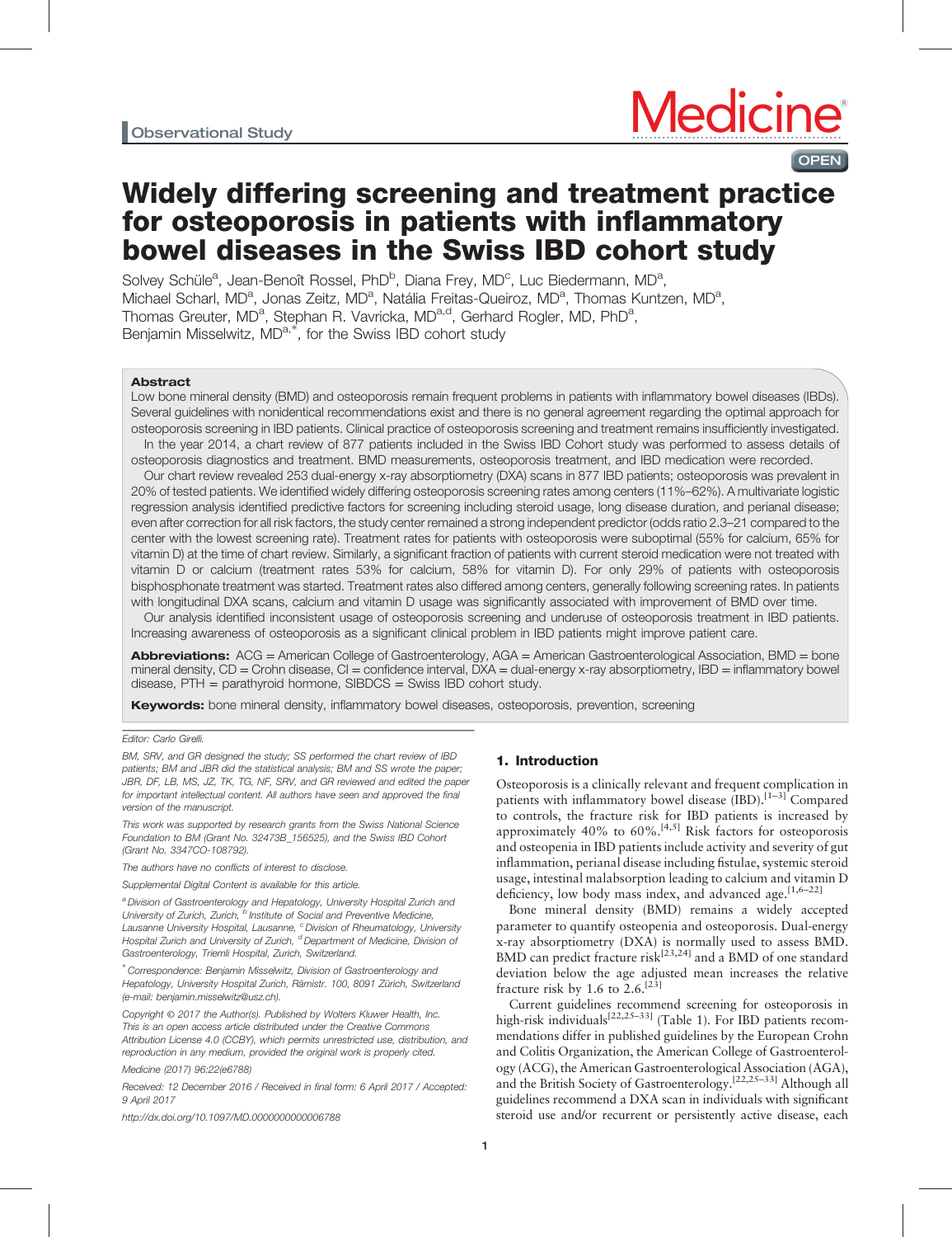<span id="page-1-0"></span>Table 1

| Recommendations regarding osteoporosis screening in IBD patients according to current guidelines. |                                                                                                                                                       |                                                                  |                                                                                                                                                                                                            |  |  |
|---------------------------------------------------------------------------------------------------|-------------------------------------------------------------------------------------------------------------------------------------------------------|------------------------------------------------------------------|------------------------------------------------------------------------------------------------------------------------------------------------------------------------------------------------------------|--|--|
| <b>Criterion</b>                                                                                  | BSG 2007 <sup>[25,33]</sup>                                                                                                                           | ECCO, 2010 (CD) 2013 (UC) <sup>[28,29]</sup>                     | ACG 2009 (CD), <sup>[31]</sup> 2010 (UC), <sup>[30]</sup> and AGA 2003 <sup>[32]</sup>                                                                                                                     |  |  |
| Steroid usage                                                                                     | $\geq$ 7.5 mg/d for $\geq$ 6 mo<br>$>3$ mo in the presence of<br>$>$ 2 additional risk factors                                                        | Repeatedly exposed to steroids                                   | >3 mo exposure (consecutively or recurrent)                                                                                                                                                                |  |  |
| Disease characteristics                                                                           | Persistently/continuing/very active disease                                                                                                           | Persistently/continuing active disease;<br>long disease duration | Persistently/continuing active disease                                                                                                                                                                     |  |  |
| Other criteria                                                                                    | Patients in high-risk situations such as age $>70y$ ,<br>disease responding poorly to treatment,<br>poor nutrition (and other features <sup>†</sup> ) |                                                                  | ACG: smoking, low BMI, sedentary lifestyle,<br>hypogonadism, family history,<br>nutritional deficiencies, age $>60y$<br>AGA: low trauma fracture, postmenopausal<br>female, male aged $>50$ , hypogonadism |  |  |

ACG=American College of Gastroenterology, AGA=American Gastroenterological Association, BMI=body mass index, BSG=British Society of Gastroenterology, CD=Crohn disease, ECCO=European Crohn and Colitis Organization, IBD=inflammatory bowel disease, UC=ulcerative colitis.

Additional risk factors (BSG): continuing active disease, weight loss >10%, BMI <20 kg/m<sup>2</sup>, and age >70 y.

† Other features: physical inactivity, use of anticonvulsants, prior osteoporotic fracture, female, untreated early menopause (<45 y of age), late menarche (>15 y of age), short fertile period (<30 y), family history of osteoporotic fracture, smoking, low calcium intake, poor visual acuity, neuromuscular disorders, and alcohol excess.

guideline mentions specific additional risk situations. Applicability of these guidelines and compliance with osteoporosis screening for IBD has been insufficiently studied.

Adequate treatment can reverse osteoporosis and prevent osteoporotic fractures even in high-risk individuals including postmenopausal women, older men with osteoporosis, or glucocorticoid-treated patients.<sup>[34–36]</sup> There is general agreement that high-risk individuals with decreased BMD should have adequate dietary calcium intake (1000–1200mg per day), otherwise calcium supplements should be prescribed. Similarly, an intake of 800 to 1000 international units (IU) of vitamin D per day is recommended.<sup>[35,37,38]</sup> Furthermore, individuals with osteoporosis should receive osteoporosis medication in addition to calcium and vitamin D treatment (eg, bisphosphonates, parathyroid hormone [PTH] analogues, and estrogens).<sup>[35,37,38]</sup> During systemic glucocorticoid therapy calcium and vitamin D intake should be adequate, and depending on age, hormonal state, and BMD, additionally bisphosphonates or PTH analogues are recommended.<sup>[35,37-41]</sup> Several guidelines with similar recommendations exist for the treatment of patients with osteoporosis and IBD.<sup>[1,18,27,42]</sup> It remains unclear, how these guidelines are applied in clinical practice.

To study screening and treatment of low BMD in IBD patients we used data of the Swiss IBD cohort study (SIBDCS), a prospective long-term study of well characterized IBD patients. Our data indicate divergent screening and treatment rates for IBD patients and possibilities to improve patient care.

# 2. Patients and methods

The SIBDCS is a prospective cohort study of IBD patients. General information regarding the presence of osteopenia/ osteoporosis is recorded in the data base but the dates of various DXA scans as well as T scores and Z scores are not. Therefore, a manual review of patient charts was performed in the year 2014. Our chart review covered 4 tertiary care hospitals (providing care from specialists in a large hospital) and 2 secondary care centers. For each available DXA scan T scores and Z scores for hip and lumbar spine were retrieved. Any additional information regarding osteoporosis and osteopenia in the patient chart was also recorded and evaluated as specified below. In addition, information regarding steroid usage ≥10mg/day, treatment with biologicals (Infliximab, Adalimumab, and Certolizumab pegol) and osteoporosis treatment (calcium, vitamin D, and bisphosphonate medication) was noted. For all treatment parameters, both current usage and any usage within patient history were recorded. For the analysis of the association of steroid treatment with osteoporosis, osteopenia, and normal BMD, treatment information was retrieved from SIBDC data base.

DXA measurements were performed in the femur (femoral neck and/or total hip) and/or lumbar spine. For the T score data were compared to the BMD of a sex-matched young adult reference population while for the Z scores data were compared to an age-, sex-, and ethnicity-matched reference population.<sup>[\[35\]](#page-6-0)</sup> In postmenopausal women and in men  $\geq 50$  years, osteoporosis and osteopenia were defined by a T score  $\leq -2.5$  and  $\lt -1$ , respectively, in lumbar spine, total hip, or femoral neck.<sup>[\[35\]](#page-6-0)</sup> For premenopausal women and younger men, the diagnosis of osteoporosis is not possible on BMD values alone but a Z score of  $\leq$  -2 is a helpful parameter.<sup>[35,43]</sup>

A total of 877 patient charts from 6 centers were reviewed for evidence of one or more past DXA scans.<sup>[\[22\]](#page-6-0)</sup> Diagnosis or exclusion of osteoporosis and osteopenia was done as described in our previous study, $[22]$  in brief: osteoporosis was defined as T scores  $\leq -2.5$  and Z scores  $\leq -2$ , whereas osteopenia was diagnosed at T scores  $<-1$  and  $>-2.5$  and Z scores  $<-1$  and >2. If scores for both, hip and spine were available, the lowest scores were considered. For our diagnostic procedure the following hierarchy was used: if available, the T score was used. If no T score was available Z score was used. Without information of DXA scores the diagnosis of osteoporosis/ osteopenia in the patient chart was considered. For 6 patients an unambiguous reference to a DXA scan was found but no score and no interpretation was available; these patients were only used for the analysis of screening rates but not for statistics about diagnosis and treatment. For the calculations of screening rates evidence for either osteoporosis/osteopenia within the SIBDCS data base or any documentation regarding a DXA scan within patient charts (see above) were taken into account.

#### 2.1. Data analysis

For the multivariate analysis the following variables were considered: IBD subtype (Crohn disease [CD] vs ulcerative colitis/indeterminate colitis), gender, last body mass index, last smoking status, steroid use, presence of intestinal stenosis, perianal disease, prior intestinal surgery, presence of malabsorption syndrome, presence of extraintestinal disease manifestations,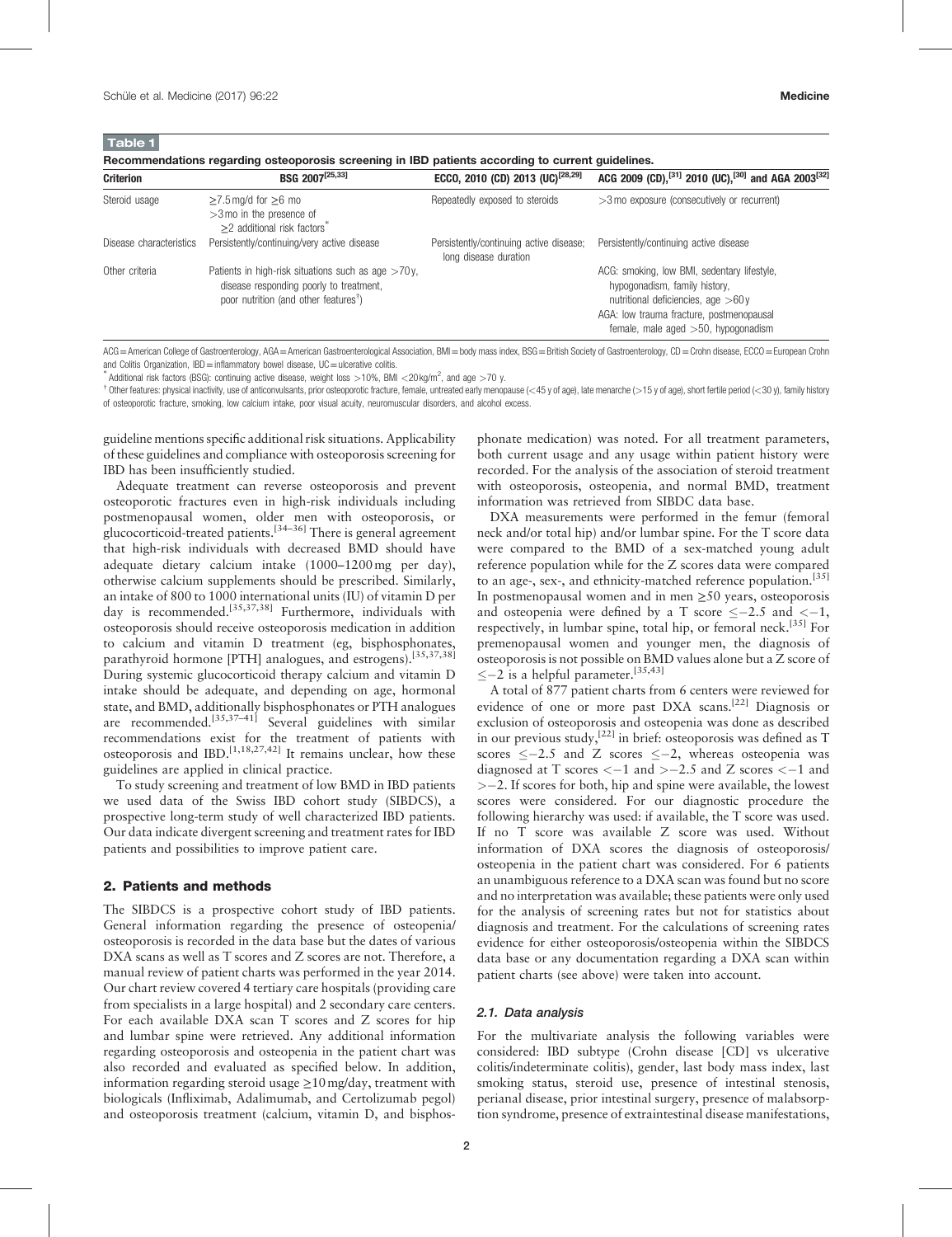<span id="page-2-0"></span>age at last follow-up, childhood diagnosis of IBD, disease duration, family history of IBD, alcohol consumption more than once a day, sport at least once a week, last Activity Index, and study center, similar to a previous study.<sup>[\[22\]](#page-6-0)</sup> For the calculation of the Activity Index, disease activity was normalized to a parameter ranging from 0 (no activity) to 100 (strongest activity). Thereby, for CD patients the Crohn disease activity index was divided by 5; for ulcerative colitis/indeterminate colitis patients the modified Truelove and Witts severity index was divided by .21.[\[22\]](#page-6-0)

Univariate and multivariate logistic regression analyses were used to determine the association of clinical variables with osteoporosis screening in IBD patients. We first performed univariate regressions with each factor mentioned above. We then fit together all variables such that the corresponding P-value in univariate regressions was less than .2. A step-wise approach was finally used to select a model with predictors whose P-value were less than .157.<sup>[\[44\]](#page-7-0)</sup> For this analysis the Stata software was used (StataCorp. 2015. Stata Statistical Software: Release 14. College Station, TX: StatCorp LP).

For the statistical analysis of screening and treatment rates and trends in BMD according to treatments Fisher exact test and a linear regression analysis, respectively, were performed, using appropriate modules of GraphPad Prism, version 6.0d. A P value at or below .05 was prospectively defined as significant.

#### 2.2. Ethical considerations

The SIBDCS protocol has been approved as a multicenter study by the ethics committee of Zurich County (KEK-ZH). Patients provided written informed consent to data acquisition and analysis during inclusion into the SIBDCS. Data analysis was performed according to the declaration of Helsinki.

# 3. Results

For our analysis, we used a subgroup of SIBDCS, a large prospective cohort study of well-characterized Swiss IBD patients. A chart review was performed in 6 centers. Altogether, data for 877 IBD patients could be retrieved. These patients represent a mixed IBD cohort from tertiary and secondary referral centers with expected epidemiological characteristics regarding age and gender distribution as well as IBD characteristics (Table 2).

#### 3.1. Prevalence of osteoporosis screening

In 259 of the 877 patients (30%), osteoporosis screening was performed. Screening rates differed strongly between centers

# Table 2

#### Epidemiological characteristics of our IBD patients in 2014 from 6 Swiss secondary or tertiary health care centers. Epidemiology, n=877

| Crohn disease: 557 (63.5%)                                       |  |  |
|------------------------------------------------------------------|--|--|
| Ulcerative colitis/indeterminate colitis: 320 (36.5%)            |  |  |
| Male: 473 (53.9%)                                                |  |  |
| Female: 404 (46.1%)                                              |  |  |
| Mean: 43.7 y, range: 17.1–89.0 y                                 |  |  |
| Mean: 24.5 kg/m <sup>2</sup> , range 14.6–48.0 kg/m <sup>2</sup> |  |  |
| Total: 228 (26%)                                                 |  |  |
| Mean: 14.1 y, range: 0.3–56.6 y                                  |  |  |
| Proctitis: 140 (43.8%)                                           |  |  |
| Left-sided colitis: 109 (34.1%)                                  |  |  |
| Pancolitis: 45 (14.1%)                                           |  |  |
| Unknown: 26 (8.1%)                                               |  |  |
| L1 (ileal): 114 (20.5%)                                          |  |  |
| L2 (colonic): 94 (16.9%)                                         |  |  |
| L3 (ileo-colonic): 288 (51.7%)                                   |  |  |
| L4 (upper GI): 9 (1.6%)                                          |  |  |
| Unknown: 52 (9.3%)                                               |  |  |
| UC: 17 (5.3%); CD: 250 (44.9%)                                   |  |  |
| Infliximab: 435 (49.6%)                                          |  |  |
| Adalimumab: 170 (19.4%)                                          |  |  |
| Certolizumab: 80 (9.1%)                                          |  |  |
| Any anti-TNF: 481 (54.9%)                                        |  |  |
|                                                                  |  |  |

 $CD =$ Crohn disease, IBD = inflammatory bowel disease, TNF = tumor necrosis factor, UC = ulcerative colitis.

ranging from 11% to 62% (Fig. 1). For example, in center A, 90 out of 146 patients (62%) have had a DXA scan; in center B, 83 out of 231 (36%) were screened by DXA whereas in center F only 25 out of 237 patients (11%) have had a DXA scan. Overall, screening rates for osteoporosis tended to be slightly higher in tertiary referral centers compared to secondary centers (30.2% compared to 24.5%, not significant). However, pronounced differences were also observed within the group of tertiary care centers (Fig. 1, centers A, B, E, F).

In a multivariate analysis considering multiple risk factors<sup>[\[22\]](#page-6-0)</sup> (see Patients and methods), the study center remained a strong independent and significant predictive factor for the performance of a DXA scan [\(Table 3](#page-3-0)). The following clinical variables were significantly associated with performance of a DXA scan: presence of perianal disease (odds ratio 1.52; confidence interval [CI]:  $1.04-2.2$ ;  $P = .032$ ) and usage of any steroid at last visit, including budesonide (odds ratio 2.2; CI:  $1.5-3.2$ ;  $P < .001$ ). Treatment with budesonide on its own (instead of all steroids)



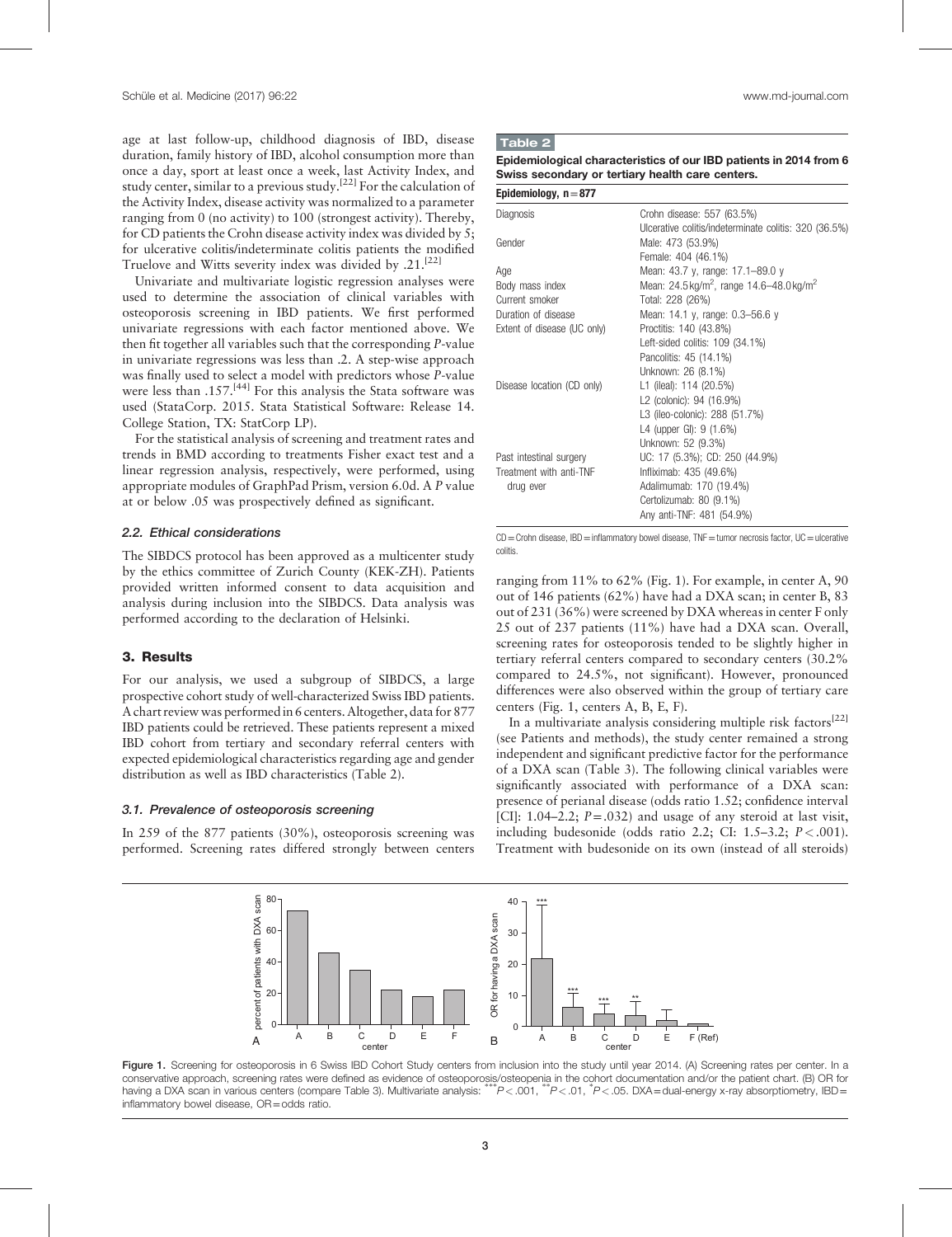<span id="page-3-0"></span>

| Table 3                                   |  |  |  |  |
|-------------------------------------------|--|--|--|--|
| Multivariate model for having a DXA scan. |  |  |  |  |

| Having had a DXA scan ( $n = 865$ )              | Odds ratio (95% CI; P)      |  |
|--------------------------------------------------|-----------------------------|--|
| Diagnosis                                        |                             |  |
| Crohn disease                                    | $1$ (ref)                   |  |
| Ulcerative colitis                               | .72 (.48–1.09; .12)         |  |
| Age at last measurement, y                       | $1.008$ $(.996 - 1.02; .2)$ |  |
| Last body mass index                             | $1.007$ (.97-1.05; .7)      |  |
| Last activity index <sup>®</sup>                 | $1.006$ $(.99-1.02; .3)$    |  |
| Steroids at last measurement                     |                             |  |
| No                                               | 1 (ref)                     |  |
| Yes                                              | $2.2(1.5-3.2) < 0.001$      |  |
| Perianal disease (fistula, fissure, and abscess) |                             |  |
| No                                               | 1 (ref)                     |  |
| Yes                                              | $1.5(1.04 - 2.2, .032)$     |  |
| Malabsorption syndrome                           |                             |  |
| No                                               | 1 (ref)                     |  |
| Yes                                              | $.92$ $(.42 - 2.05; .8)$    |  |
| Center                                           |                             |  |
| Center A                                         | $21(12-38; < .001)$         |  |
| Center B                                         | 6.1 $(3.6-11) < .001$       |  |
| Center C                                         | $3.9(2.2-7; < .001)$        |  |
| Center D                                         | $3.3(1.4 - 7.5, .005)$      |  |
| Center E                                         | $2.3(.85 - 6.3; .1)$        |  |
| Center <sub>F</sub>                              | $1$ (ref)                   |  |
|                                                  |                             |  |

Epidemiological parameters (compare Materials and methods) and the center information was used to calculate a multivariate model of factors associated with osteoporosis screening.  $Cl =$ confidence interval, DXA=dual-energy x-ray absorptiometry.

For the calculation of the activity index, the last measurement of Crohn disease activity index was divided by 5 or the last measurement of the modified Truelove and Witts severity index was divided by 0.21, respectively.

was also significantly associated with osteoporosis screening; however, the association of all steroids including budesonide with osteoporosis screening was stronger (ie, resulted in better model characteristics; not shown). Age at diagnosis, disease duration, gender, and presence of primary sclerosing cholangitis did not significantly influence the decision to screen in this multivariate analysis.

These results suggest that clinicians considered clinical parameters for their decision to order a DXA scan but clinical practice differed strongly among centers.

# 3.2. Prevalence of osteoporosis and osteoporosis risk factors

Overall, 169 of 877 patients (19.3%) had documented decreased BMD. When only the 253 patients with available DXA scans



Figure 2. Fraction of dual-energy x-ray absorptiometry (DXA) scans diagnostic for osteopenia or osteoporosis in 6 Swiss study centers from inclusion into the study until year 2014. Percentage of DXA scans diagnostic for osteoporosis or osteopenia are shown. Rates of positive findings did not differ significantly (Chisquare test).

were considered, osteopenia was found in 57% and osteoporosis in 20%. Looking at the different centers separately, among patients with DXA scans rates for reduced BMD ranged from 43% to 82% and for osteoporosis from 9% to 30% (Fig. 2). Patients aged ≥50 years (103 out of 253) showed higher rates of osteoporosis compared to younger patients (29.1% vs 12%,  $P = .001$ ); however, the rates of osteopenia did not differ (45.6%) in patients  $\geq$  50 years vs 45.3% in patients <50 years). In patients with a disease duration of  $\geq$ 15 years (141 out of 253), rates of osteopenia and osteoporosis did not differ significantly (osteopenia: 49.6% vs 40.2%; osteoporosis: 20.6% vs 16.1%, ns).

Table 4 provides a comparison of patients with osteoporosis, osteopenia, and normal BMD. Patients with osteoporosis were elder, more likely to suffer from CD and more likely to be male compared to patients with osteopenia and normal BMD, while disease duration and prevalence of primary sclerosing cholangitis did not differ significantly (Table 4). Rates of steroid treatment at last visit were highest for osteoporosis (79.2%), intermediate for osteopenia (62.6%), and lowest for normal BMD (42.2%; P<.001). Rates of budesonide treatment at last visit also differed according to BMD but this trend failed to reach significance. Interestingly, the percentage of positive DXA scans was not related to the screening rate (compare Figs. 1 and 2; no significant association in a Spearmen correlation analysis).

# Table 4

| Risk factors for osteoporosis in 253 patients with known BMD. |                       |                          |                     |                                    |  |  |  |
|---------------------------------------------------------------|-----------------------|--------------------------|---------------------|------------------------------------|--|--|--|
| <b>Risk factor</b>                                            | Osteoporosis $(n=48)$ | Osteopenia ( $n = 115$ ) | Normal BMD $(n=90)$ | <b>Statistical test</b>            |  |  |  |
| Gender: 123 men, 130 women men: n, %                          | 32 (66.7%)            | 56 (48.7%)               | 35 (38.9%)          | $P = .008$ ; Chi <sup>2</sup> test |  |  |  |
| Diagnosis: 170 CD vs 123 UC/IC CD: n, %                       | 39 (81.3%)            | 69 (60%)                 | 62 (68.9%)          | $P = .028$ ; Chi <sup>2</sup> test |  |  |  |
| Age: median (IQR) range                                       | 48.4 (40.0-57.2)      | 41.9 (31.6-54.5)         | $40.9(32.1 - 52.3)$ | $P = .038$ ; Kruskal-Wallis        |  |  |  |
|                                                               | $21.5 - 79.9$         | $17.1 - 70.1$            | $21.6 - 78.1$       |                                    |  |  |  |
| Disease duration: median (IQR) range                          | $14.0 (8.0 - 21.6)$   | $12.3(6.7-22.6)$         | $13.0(7.5 - 19.5)$  | $P = .742$ Kruskal–Wallis          |  |  |  |
|                                                               | $1.2 - 38.5$          | $0.8 - 40.9$             | $1.5 - 43.6$        |                                    |  |  |  |
| PSC: $(n=6)$ n $(\%$ of PSC patients)                         | $1(2.1\%)$            | $3(2.6\%)$               | $2(2.2\%)$          | $P = .973$ Chi <sup>2</sup> test   |  |  |  |
| Budesonide ever: 107 yes vs 146 no yes: n, %                  | 21 (43.8%)            | 41 (35.7%)               | 45 (50%)            | $P = .116$ Chi <sup>2</sup> test   |  |  |  |
| Any steroid ever: 228 yes vs 25 no yes: n, %                  | 44 (91.7%)            | 101 (87.8%)              | 83 (92.2%)          | $P = .534$ Chi <sup>2</sup> test   |  |  |  |
| Budesonide at last visit: 62 yes vs 191 no yes: n, %          | 16 (33.3%)            | 28 (24.3%)               | 18 (20.0%)          | $P = .222$ Chi <sup>2</sup> test   |  |  |  |
| Any steroid at last visit: 148 yes vs 105 no yes: n, %        | 38 (79.2%)            | 72 (62.6%)               | 38 (42.2%)          | $P<$ .001 Chi <sup>2</sup> test    |  |  |  |

 $P$ -values for significant differences as determined by the indicated test are shown in bold letters. BMD = bond mineral density, CD = Crohn disease, IC = indeterminate colitis, IQR = interquartile range, PSC = primary sclerosing cholangitis, UC=ulcerative colitis.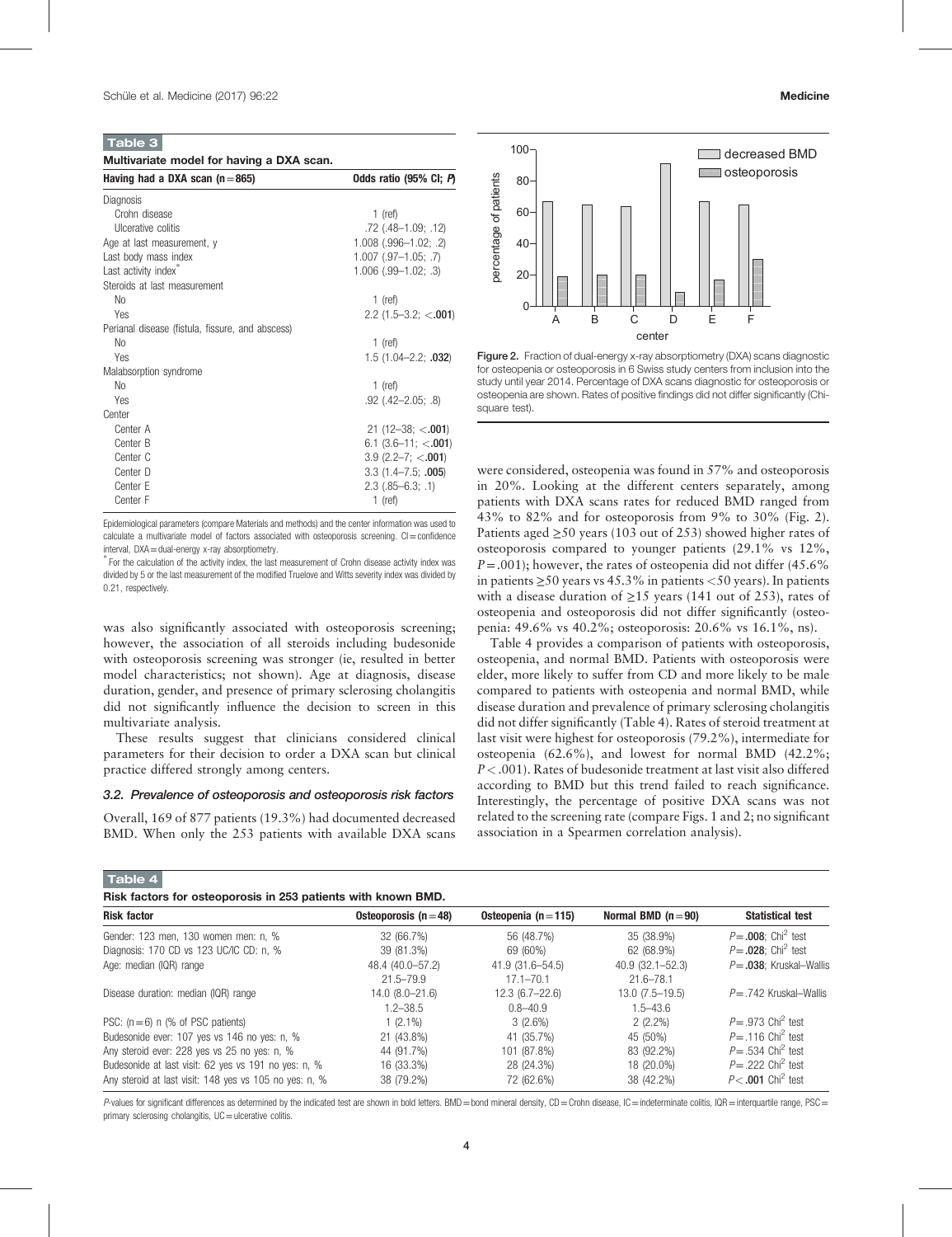

**Figure 3.** Osteoporosis treatment. (A) Percentage of patients with osteoporosis treatment at the time of chart review according to results of DXA scans. For the statistical analysis natients with osteoporosis (osteopenia statistical analysis patients with osteoporosis/osteopenia were compared to patients with normal BMD. Fisher exact test: ns, \*P<.05, \*\*P<.01, \*\*\*P<.001. (B) Treatment in patients depending on their history of steroid therapy. For the statistical analysis patients which never received steroids were compared to patients with current or any steroid treatment. No significant differences were found. BMD=bond mineral density, DXA=dual-energy x-ray absorptiometry, ns=not significant.

#### 3.3. Treatment of osteoporosis

Treatment of reduced BMD differed within our cohort. This analysis was restricted to 253 patients with known BMD. Overall, 106 of 253 patients (42%) were treated with calcium supplementation, 140 (55%) with vitamin D, and 14 (6%) with bisphosphonates at the time of chart review. Treatment differed according to BMD: 28/51 (55%) of patients with osteoporosis, 67/143 (47%) of patients with osteopenia, and 26/84 (31%) of patients with normal BMD were treated with calcium  $(P=.013, ...)$ Chi square test for the whole group, compare Fig. 3A). Similar but nonsignificant effects on treatment rates for vitamin D were recorded and 33/51 (65%) of patients with osteoporosis, 84/143 (59%) of patients with osteopenia, and 40/84 (48%) of patients with normal BMD received vitamin D supplementation  $(P=.112)$ . The fraction of patients that did not receive any osteoporosis treatment at the time of chart review was 27% for osteoporosis and 36% for osteopenia.

When the complete treatment history of the patient was considered, rates for patients ever treated with calcium/vitamin D increased to 92%/90% for patients with osteoporosis, 83%/87% for patients with osteopenia, and 61%/70% for patients with normal BMD.

Centers with higher rates of osteoporosis screening also showed higher rates for osteoporosis treatment. For the 3 centers with the highest screening rates (center A–F, [Fig. 1\)](#page-2-0) treatment rates followed screening rates with calcium/vitamin D medication in 54%/71% in center A, 39%/54% in center B, and 27%/34% in center C. The trend remained robust if subgroups of patients with osteoporosis or osteopenia were considered.

Patients currently treated with steroids tended to receive calcium and vitamin D supplementation slightly more frequently than patients without steroids (10/19; 53% for calcium; 11/19; 58% for vitamin D, not significant; Fig. 3B). However, a considerable fraction of patients with normal BMD and no previous steroids nevertheless received replacement therapy (2/10 for calcium, 4/10 for vitamin D).

Bisphosphonate treatment was most frequently applied to patients with osteoporosis: 7 out of 51 osteoporosis patients (14%) received bisphosphonates at the time of the chart review. In addition, 11 out of 143 patients (8%) with osteopenia but no patient with normal BMD received bisphosphonate treatment at this time. For 13 patients bisphosphonate treatment had been started but discontinued and 15 out of 51 (29%) of patients with osteoporosis, 19 out of 143 with osteopenia (13%), and 1 out of 84 patients with normal BMD (1%) had ever received

bisphosphonates. The reasons why treatment was discontinued were not evaluated.

## 3.4. Multiple DXA scans and improvement of BMD

Among the 259 IBD patients with DXA screening 129 (50%) received 1 DXA scan; 72 (28%) were tested twice, 26 (10%) 3 times, and 18  $(7%)$  and 14  $(5%)$  4 or more times, respectively (Figure S1,<http://links.lww.com/MD/B712>). Overall, for all patients with multiple DXA scans we note a slight improvement over time in T scores for the hip and the spine in a linear regression analysis (spine: slope: .06/year, CI: .0099–.12,  $P = .02$ ; hip: slope: .04/year, CI:  $-.0002-.081$ ,  $P=.051$ , not shown). However, in the subgroup of patients with calcium or vitamin D supplementation T scores for spine improved significantly (calcium: slope: .1/year, CI: .036–.17, P=.004; vitamin D: slope: .091/year, CI: .026-.16,  $P = .007$ , vitamin D and calcium: slope .089/year, CI: .028–.15,  $P = .005$ ; [Fig. 4](#page-5-0)A and B). In contrast, for patients without calcium and vitamin D supplementation spinal T scores did not increase significantly over time. Similar results were obtained for T scores of the hip (not shown). No significant improvement in serial DXA scans of 8 patients with bisphosphonate treatment was noted, but the low number of patients in this subgroup limits our conclusions.

Treatment with any tumor necrosis factor inhibitor (Infliximab, Adalimumab, or Certolizumab) was not associated with improvements in T scores for hip or spine in contrast to 2 previous studies.<sup>[45,46]</sup>

#### 4. Discussion

In our study, we address clinical practice of osteoporosis screening and treatment. We found widely differing screening rates among different IBD referral centers. Furthermore, osteoporosis treatment frequently did not follow recommendations, most profoundly in centers with low screening rates. Our data thus indicate low awareness of osteoporosis as an important medical problem for IBD patients. However, the subset of patients with calcium or vitamin D medication significantly improved their BMD over the course of treatment, in turn indicating, that appropriate evaluation for and treatment of osteopenia/osteoporosis may ultimately translate into clinical benefit for patients with IBD.

In 253 patients tested with DXA scans, rates of osteopenia and osteoporosis were 57% and 20%, respectively. These numbers are well in agreement with previous studies, reporting osteopenia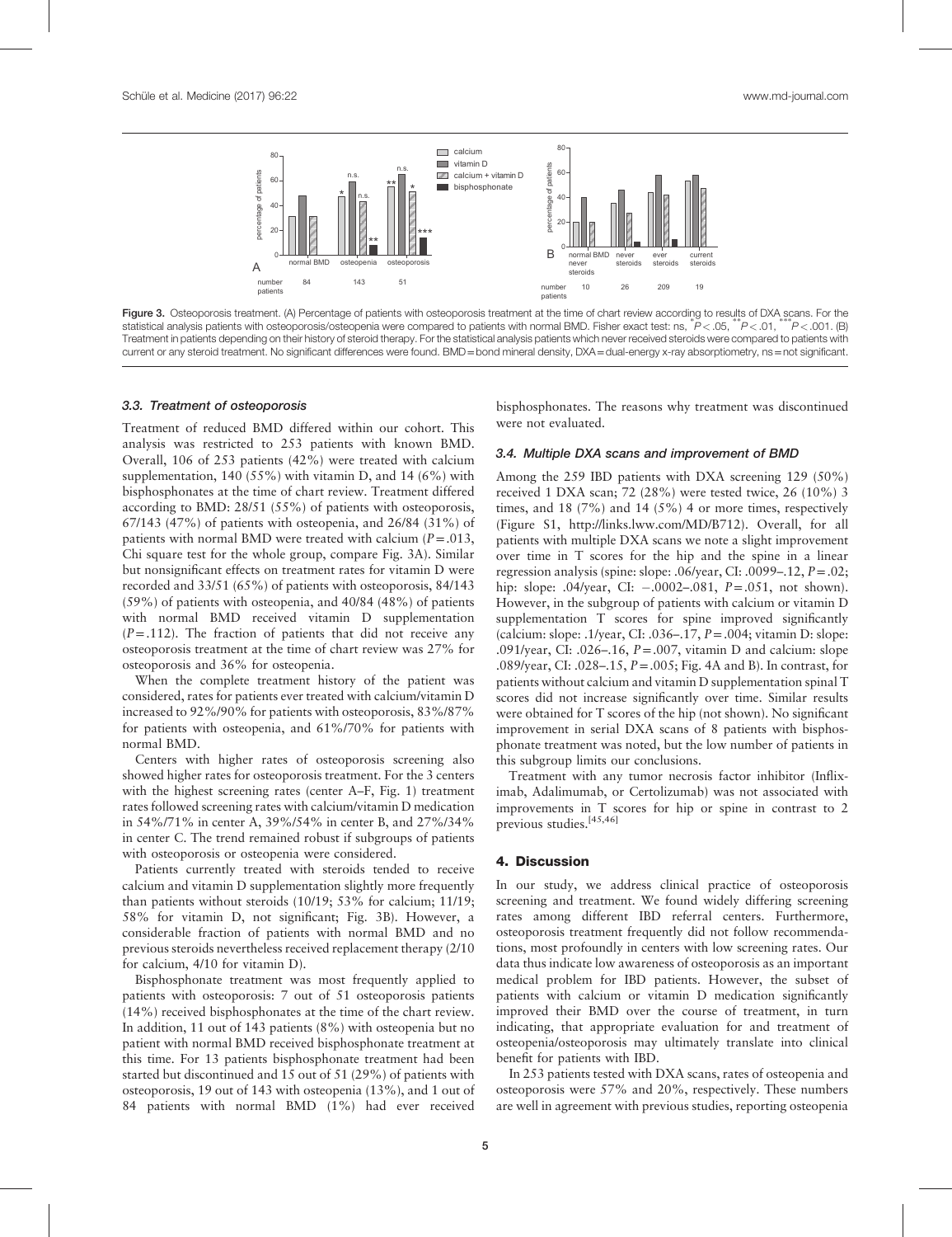<span id="page-5-0"></span>

Figure 4. Improvement of dual-energy x-ray absorptiometry (DXA) results of the lumbar spine upon treatment with vitamin D or calcium. (A) Changes in T scores of the spine over time with and without calcium treatment  $(R^2 = .17, P = .004$ , linear regression analysis). For comparison patients without calcium treatment are shown. (B) Changes in T scores with and without vitamin D treatment ( $R^2 = .13$ ,  $P = .007$ ).

and osteoporosis rates of 34% to 78% and 13% to 42%, respectively.[20,22,47–52] Although the rate of low BMD of a given cohort will depend on patient and disease characteristics, our data confirm osteoporosis and osteopenia as prevalent problems in IBD patients. Our study also confirms the important role of steroid treatment for osteoporosis in IBD patients [\(Table 4\)](#page-3-0).

Screening rates for osteoporosis varied remarkably among the 6 study centers, ranging from 11% to 62%. All patients were treated by gastroenterologists specialized in IBD care, either in large academic centers or in large private practices. Nevertheless, the study center remained a strong and significant predictor for osteoporosis screening in univariate and multivariate analyses. Clinical variables such as steroid usage, disease duration, and presence of perianal disease were further predicting factors. Interestingly, even though the rates of DXA scans strongly differed among centers, the fraction of positive DXA scans (ie, with a diagnosis of osteoporosis or osteopenia) did not differ significantly [\(Fig. 2](#page-3-0)). Our analysis cannot formally distinguish between over usage and under usage of DXA scans. However, our data suggest that either the policy of a given center, awareness of osteoporosis, and/or availability of DXA scans strongly influenced clinical management of IBD patients regarding bone health.

Current guidelines agree that DXA scan should be recommended in individuals with significant steroid use longer than 3 or 6 months or recurrent and/or persistently active disease. However, compliance to most guidelines cannot be formally tested since no formal threshold for disease duration or "persistent" or "continuous" disease activity is defined by European Crohn and Colitis Organization or British Society of Gastroenterology guidelines.<sup>[25,26,28,29,33]</sup> Guidelines of AGA and ACG provide objective criteria<sup>[\[32\]](#page-6-0)</sup> but none of these are specific to IBD patients. In 1 study, screening criteria mentioned by AGA and ACG guidelines did not predict low BMD in subsequent DXA scans.<sup>[\[53\]](#page-7-0)</sup>

Steroid usage is mentioned by all guidelines but details of recommendations differ. However, during our chart review extracting steroid dosage over time proved to be time consuming (up to 1 hour per patient) and frequently an area under the curve could not be reconstructed with confidence. Considering complex patient histories or treatment in different clinical settings, we suspect that these limitations are not specific to our study and any screening recommendation based on duration or frequency of past steroid usage will be hard to implement in a rigorous manner.

Awareness of osteoporosis was directly tested in 1 previous study demonstrating low familiarity of physicians of AGA with guidelines regarding osteoporosis screening and treatment in IBD patients.<sup>[\[54\]](#page-7-0)</sup> According to another prospective study, increasing physician's awareness of osteoporosis guidelines can in turn improve screening rates in IBD patients<sup>[55]</sup>: guidelines of ACG were sent to members, prompting additional DXA scans as well as increased familiarity in osteoporosis treatment, potentially preventing fractures in IBD patients.

Taken together, heterogeneity in clinical practice (as indicated by our study) might also reflect ambiguity and diversity in current guidelines. Overutilization and under usage of DXA scans will clearly limit cost-efficiency of osteoporosis screening and guidelines easily applicable in clinical practice would be desirable.

Treatment rates regarding calcium and vitamin D generally followed screening rates. A diagnosis of reduced BMD increased the likelihood of treatment with vitamin D and/or calcium. However, 27% and 36% of patients with osteoporosis and osteopenia, respectively, did not receive treatment. Our data thus reveal partial noncompliance with osteoporosis treatment guidelines in Switzerland. Although the vast majority of patients (almost 92%) with a DXA scan diagnostic for osteoporosis had received vitamin D and calcium in the past, only 55% of patients received calcium and 65% received vitamin D at the time of our chart review. Low treatment rates were also described in previous studies<sup>[53,56]</sup> (treatment rates for calcium and/or vitamin D of 59%–63.5% in IBD patients with low BMD).

Treatment with calcium and vitamin D is likely beneficial for IBD patients with low BMD and an increase in T scores in sequential DXA scans was noted in patients with calcium and vitamin D treatment. Similar effects were described in a previous randomized, placebo controlled study with 60 IBD patients.<sup>[\[57\]](#page-7-0)</sup>

In our study, only 29% of all patients with osteoporosis were ever treated with bisphosphonates and for only 14% of patients this drug was part of the current treatment regiment, pointing to a relevant underutilization of this very efficient osteoporosis medication.[34–36] Treatment with bisphosphonates can reduce the incidence of spine and hip fractures by 33% to 50% over 3 years in osteoporotic postmenopausal women.[32,35,36] Underuse of bisphosphonates is unlikely due to financial constraints since these costs will be reimbursed by the universal Swiss public health insurance system. Besides bisphosphonates other powerful osteoporosis treatments are available including calcitonin, estrogens, PTH analogues, and denosumab.<sup>[\[35\]](#page-6-0)</sup> However, prescription of these modern therapies was noted in only 3 out of 169 patients with low BMD.

Strengths of our study include the high level of patient data available. Furthermore, to the best of our knowledge, our study is the first comparing clinical practice regarding screening and treatment rates among individual centers. Our study has several limitations:

(i) The retrospective study design.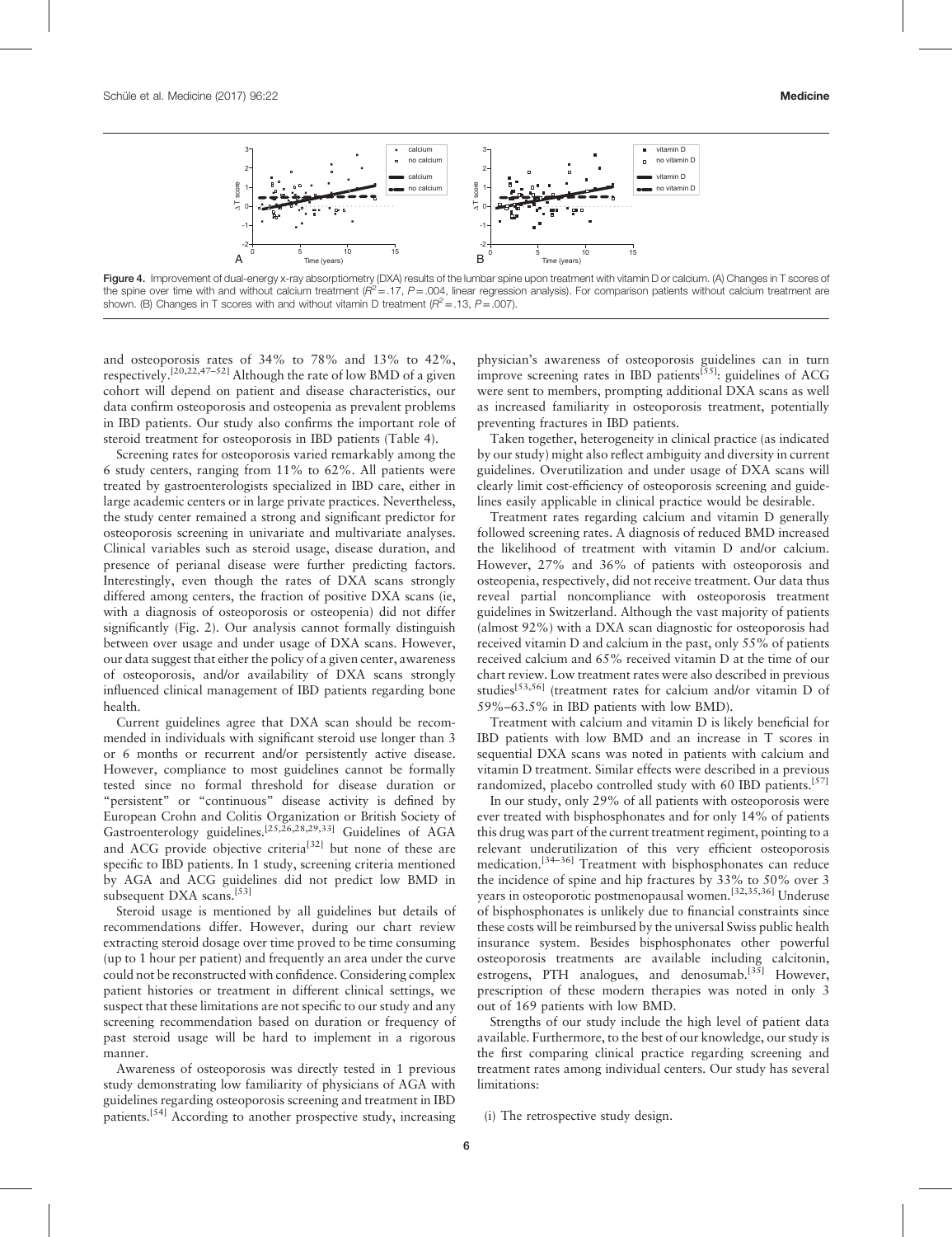- <span id="page-6-0"></span>(ii) Our study population was recruited in secondary and tertiary referral centers and might not be representative for the Swiss population affected by IBD.
- (iii) Our analysis was limited to results of DXA scans and fractures were not considered.
- (iv) We did not analyze biochemical markers for systemic  $\text{inflammation}^{[21,58]}$  or intestinal inflammation such as calprotectin, bone turnover,<sup>[47,50,58]</sup> or genetic markers for osteoporosis[\[59\]](#page-7-0) as done in some previous studies.
- (v) We did not systematically assess comorbidities of our patients besides IBD; however, only 10.7% of all patients and 11% of patients with DXA scans were older than 65 years and the influence of comorbidities might be limited.

# 5. Conclusion

Our analysis identified inconsistent usage of osteoporosis screening and underuse of osteoporosis treatment with calcium, vitamin D, and bisphosphonates in IBD patients. Screening and treatment rates strongly differed among centers and opportunities for improving treatment remain in many centers. Treatment with calcium and vitamin D improved BMD in DXA scans. Better physician awareness regarding osteoporosis might thus improve bone health of IBD patients.

## Acknowledgments

The authors thank Swiss National Science Foundation to BM (Grant No. 32473B\_156525) and the Swiss IBD Cohort (Grant No. 3347CO-108792) for the support.

#### **References**

- [1] Rothfuss KS, Stange EF, Herrlinger KR. Extraintestinal manifestations and complications in inflammatory bowel diseases. World J Gastroenterol 2006;12:4819–31.
- [2] Larsen S, Bendtzen K, Nielsen OH. Extraintestinal manifestations of inflammatory bowel disease: epidemiology, diagnosis, and management. Ann Med 2010;42:97–114.
- [3] Levine JS, Burakoff R. Extraintestinal manifestations of inflammatory bowel disease. Gastroenterol Hepatol 2011;7:235–41.
- [4] Bernstein CN, Blanchard JF, Leslie W, et al. The incidence of fracture among patients with inflammatory bowel disease. A population-based cohort study. Ann Intern Med 2000;133:795–9.
- [5] Card T, West J, Hubbard R, et al. Hip fractures in patients with inflammatory bowel disease and their relationship to corticosteroid use: a population based cohort study. Gut 2004;53:251–5.
- [6] Vestergaard P. Prevalence and pathogenesis of osteoporosis in patients with inflammatory bowel disease. Minerva Med 2004;95:469–80.
- [7] Bernstein CN, Seeger LL, Sayre JW, et al. Decreased bone density in inflammatory bowel disease is related to corticosteroid use and not disease diagnosis. J Bone Miner Res 1995;10:250–6.
- [8] de Jong DJ, Corstens FH, Mannaerts L, et al. Corticosteroid-induced osteoporosis: does it occur in patients with Crohn's disease? Am J Gastroenterol 2002;97:2011–5.
- [9] Azzopardi N, Ellul P. Risk factors for osteoporosis in Crohn's disease: infliximab, corticosteroids, body mass index, and age of onset. Inflamm Bowel Dis 2013;19:1173–8.
- [10] Frei P, Fried M, Hungerbuhler V, et al. Analysis of risk factors for low bone mineral density in inflammatory bowel disease. Digestion 2006; 73:40–6.
- [11] Targownik LE, Bernstein CN, Nugent Z, et al. Inflammatory bowel disease has a small effect on bone mineral density and risk for osteoporosis. Clin Gastroenterol Hepatol 2013;11:278–85.
- [12] Schulte C, Dignass AU, Mann K, et al. Bone loss in patients with inflammatory bowel disease is less than expected: a follow-up study. Scand J Gastroenterol 1999;34:696-702.
- [13] Leslie WD, Miller N, Rogala L, et al. Vitamin D status and bone density in recently diagnosed inflammatory bowel disease: the Manitoba IBD Cohort Study. Am J Gastroenterol 2008;103:1451–9.
- [14] Compston JE, Judd D, Crawley EO, et al. Osteoporosis in patients with inflammatory bowel disease. Gut 1987;28:410–5.
- [15] Targownik LE, Bernstein CN, Leslie WD. Risk factors and management of osteoporosis in inflammatory bowel disease. Curr Opin Gastroenterol 2014;30:168–74.
- [16] van Hogezand RA, Hamdy NA, Skeletal morbidity in inflammatory bowel disease. Scand J Gastroenterol Suppl 2006;243:59–64.
- [17] Rodriguez-Bores L, Barahona-Garrido J, Yamamoto-Furusho JK. Basic and clinical aspects of osteoporosis in inflammatory bowel disease. World J Gastroenterol 2007;13:6156–65.
- [18] Ali T, Lam D, Bronze MS, et al. Osteoporosis in inflammatory bowel disease. Am J Med 2009;122:599–604.
- [19] Katz S, Weinerman S. Osteoporosis and gastrointestinal disease. Gastroenterol Hepatol 2010;6:506–17.
- [20] Miznerova E, Hlavaty T, Koller T, et al. The prevalence and risk factors for osteoporosis in patients with inflammatory bowel disease. Bratisl Lek Listy 2013;114:439–45.
- [21] Jahnsen J, Falch JA, Mowinckel P, et al. Bone mineral density in patients with inflammatory bowel disease: a population-based prospective twoyear follow-up study. Scand J Gastroenterol 2004;39:145–53.
- [22] Schule S, Rossel JB, Frey D, et al. Prediction of low bone mineral density in patients with inflammatory bowel diseases. United European Gastroenterol J 2016;4:669–76.
- [23] Marshall D, Johnell O, Wedel H. Meta-analysis of how well measures of bone mineral density predict occurrence of osteoporotic fractures. BMJ 1996;312:1254–9.
- [24] Cummings SR, Black DM, Nevitt MC, et al. Bone density at various sites for prediction of hip fractures. The Study of Osteoporotic Fractures Research Group. Lancet 1993;341:72–5.
- [25] Scott EM, Gaywood I, Scott BB. Guidelines for osteoporosis in coeliac disease and inflammatory bowel disease. British Society of Gastroenterology. Gut 2000;46(Suppl 1):i1–8.
- [26] Lewis NR, Scott BB. Guidelines for osteoporosis in inflammatory bowel disease and coeliac disease 2007; [http://www.bsg.org.uk/pdf\\_word\\_](http://www.bsg.org.uk/pdf_word_docs/ost_coe_ibd.pdf) [docs/ost\\_coe\\_ibd.pdf,](http://www.bsg.org.uk/pdf_word_docs/ost_coe_ibd.pdf) access date 21.05.2017.
- [27] Lichtenstein GR, Sands BE, Pazianas M. Prevention and treatment of osteoporosis in inflammatory bowel disease. Inflamm Bowel Dis 2006;12:797–813.
- [28] Van Assche G, Dignass A, Bokemeyer B, et al. Second European evidence-based consensus on the diagnosis and management of ulcerative colitis part 3: special situations. J Crohns Colitis 2013;7:1–33.
- [29] Van Assche G, Dignass A, Reinisch W, et al. The second European evidence-based consensus on the diagnosis and management of Crohn's disease: special situations. J Crohns Colitis 2010;4:63–101.
- [30] Kornbluth A, Sachar DB. Practice Parameters Committee of the American College of Gastroenterology. Ulcerative colitis practice guidelines in adults: American College of Gastroenterology, Practice Parameters Committee. Am J Gastroenterol 2010;105:501–23. quiz 524.
- [31] Lichtenstein GR, Hanauer SB, Sandborn WJ. Management of Crohn's disease in adults. Am J Gastroenterol 2009;104:465–83. quiz 464, 484.
- [32] Bernstein CN, Leslie WD, Leboff MS. AGA technical review on osteoporosis in gastrointestinal diseases. Gastroenterology 2003;124: 795–841.
- [33] Guidelines for osteoporosis in inflammatory bowel disease and coeliac disease. [[http://www.bsg.org.uk/pdf\\_word\\_docs/ost\\_coe\\_ibd.pdf\]](http://www.bsg.org.uk/pdf_word_docs/ost_coe_ibd.pdf). Access date: 21.05.2017
- [34] Melek J, Sakuraba A. Efficacy and safety of medical therapy for low bone mineral density in patients with inflammatory bowel disease: a metaanalysis and systematic review. Clin Gastroenterol Hepatol 2014;12:32. e5–44.e5.
- [35] Cosman F, de Beur SJ, LeBoff MS, et al. Clinician's guide to prevention, treatment of osteoporosis. Osteoporos Int 2014;25:2359–81.
- [36] Cranney A, Wells G, Willan A, et al. Meta-analyses of therapies for postmenopausal osteoporosis. II. Meta-analysis of alendronate for the treatment of postmenopausal women. Endocr Rev 2002;23:508–16.
- [37] Compston J, Bowring C, Cooper A, et al. Diagnosis and management of osteoporosis in postmenopausal women and older men in the UK: National Osteoporosis Guideline Group (NOGG) update 2013. Maturitas 2013;75:392–6.
- [38] Hodgson SF, Watts NB, Bilezikian JP, et al. American Association of Clinical Endocrinologists medical guidelines for clinical practice for the prevention and treatment of postmenopausal osteoporosis: 2001 edition, with selected updates for 2003. Endocr Pract 2003;9:544–64.
- [39] Pereira RM, Carvalho JF, Paula AP, et al. Guidelines for the prevention and treatment of glucocorticoid-induced osteoporosis. Rev Bras Reumatol 2012;52:580–93.